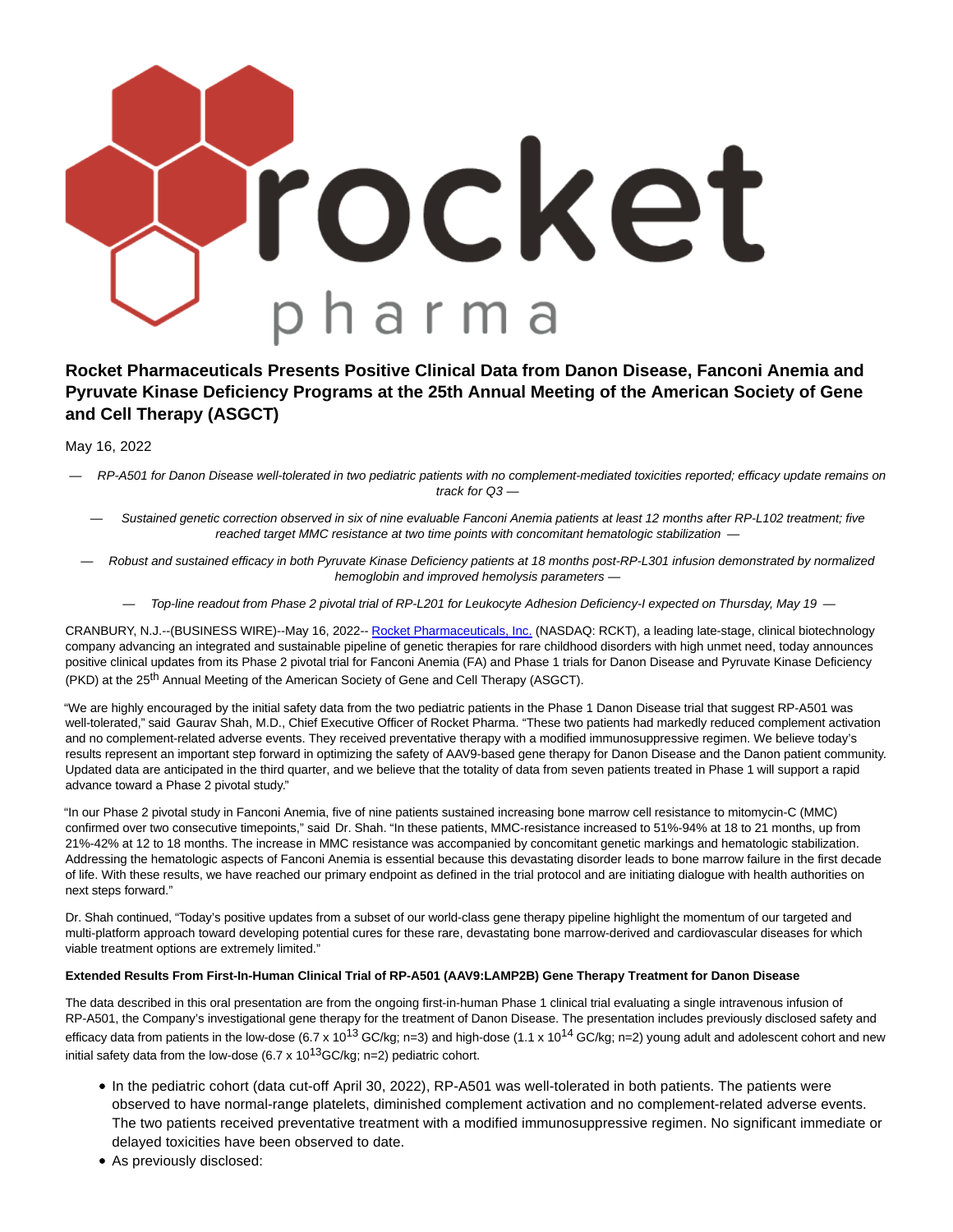- o In the young adult and adolescent low-dose cohort, RP-A501 was generally well-tolerated.
- All young adult and adolescent patients with observed immunosuppressive regimen compliance and appropriate long-term follow-up demonstrated disease modification across molecular, echocardiographic and patient functional parameters.
	- These patients demonstrated evidence of cardiac LAMP2B expression versus normal control by immunohistochemistry.
	- **Echocardiograms showed decreased cardiac wall thickness with improved or stabilized ejection fraction.**
	- Patients demonstrated sustained improvement or stabilization in Brain Natriuretic Peptide (BNP) and New York Heart Association (NYHA) class, 6-minute walk test and reported increases in physical activity. Adverse events were manageable with transient immunosuppression.
- All adverse events in pediatric and adult cohorts were reversible with no lasting renal, hepatic, or other sequelae.

## **Ex-Vivo Lentiviral-Mediated Gene Therapy for Patients with Fanconi Anemia [Group A]: Updated Results From Global RP-L102 Clinical Trials**

The oral presentation includes data (cut-off April 4, 2022) from the initial nine of 12 patients who received RP-L102, Rocket's ex-vivo lentiviral gene therapy candidate for FA.

- Five of nine evaluable patients had increased resistance to MMC in bone marrow-derived colony forming cells, ranging from 21% to 42% at 12 to 18 months, compared to 51% to 94% at 18 to 21 months. The primary endpoint has been achieved, based on a trial protocol in which statistical and clinical significance requires a minimum of five patients to attain increased MMC resistance at least 10% above baseline at two or more timepoints and concomitant evidence of genetic correction and clinical stabilization.
- A sixth patient has displayed evidence of progressively increasing genetic correction as evidenced by peripheral VCN. Two additional patients are currently only 12 months post-treatment, and one patient had progressive bone marrow failure and underwent successful allogeneic transplant as previously disclosed.
- Three of twelve total treated patients have not yet reached the 12-month time point.
- The safety profile of RP-L102 appears favorable with no signs of dysplasia, clonal dominance or oncogenic integrations; as previously reported, one patient experienced a Grade 2 transient infusion-related reaction, which resolved.

## **Changing the Treatment Paradigm for Pyruvate Kinase Deficiency with Lentiviral-Mediated Gene Therapy: Interim Results From an Ongoing Global Phase 1 Study**

The poster presentation includes data (cut-off April 13, 2022) from two adult patients with significant anemia who were treated with RP-L301, Rocket's ex-vivo lentiviral gene therapy candidate for PKD.

- At 18 months post-infusion, both patients have sustained transgene expression, normalized hemoglobin, improved hemolysis, no red blood cell transfusion requirements post-engraftment and improved quality of life both reported anecdotally and as documented via formal quality of life assessments.
- The safety profile of RP-L301 appears favorable, with no IP-related serious adverse events 18 months post-infusion. Transient transaminase elevation was seen in both patients post-therapy/conditioning, with no clinical stigmata of liver injury and subsequent resolution without clinical sequelae.
- The pediatric cohort is currently enrolling.

## **About Danon Disease**

Danon Disease is a rare X-linked inherited disorder caused by mutations in the gene encoding lysosome-associated membrane protein 2 (LAMP-2), an important mediator of autophagy. This results in accumulation of autophagosomes and glycogen, particularly in cardiac muscle and other tissues, which ultimately leads to heart failure, and for male patients, frequent death during adolescence or early adulthood. It is estimated to have a prevalence of 15,000 to 30,000 patients in the U.S. and Europe. The only available treatment option for Danon Disease is cardiac transplantation, which is associated with substantial complications and is not considered curative. There are no specific therapies available for the treatment of Danon Disease.

## **About Fanconi Anemia**

Fanconi Anemia (FA) is a rare pediatric disease characterized by bone marrow failure, malformations and cancer predisposition. The primary cause of death among patients with FA is bone marrow failure, which typically occurs during the first decade of life. Allogeneic hematopoietic stem cell transplantation (HSCT), when available, corrects the hematologic component of FA, but requires myeloablative conditioning. Graft-versus-host disease, a known complication of allogeneic HSCT, is associated with an increased risk of solid tumors, mainly squamous cell carcinomas of the head and neck region. Approximately 60-70% of patients with FA have a Fanconi Anemia complementation group A (FANCA) gene mutation, which encodes for a protein essential for DNA repair. Mutations in the FANCA gene leads to chromosomal breakage and increased sensitivity to oxidative and environmental stress. Increased sensitivity to DNA-alkylating agents such as mitomycin-C (MMC) or diepoxybutane (DEB) is a 'gold standard' test for FA diagnosis. Somatic mosaicism occurs when there is a spontaneous correction of the mutated gene that can lead to stabilization or correction of a FA patient's blood counts in the absence of any administered therapy. Somatic mosaicism, often referred to as 'natural gene therapy' provides a strong rationale for the development of FA gene therapy because of the selective growth advantage of gene-corrected hematopoietic stem cells over FA cells.

#### **About Pyruvate Kinase Deficiency**